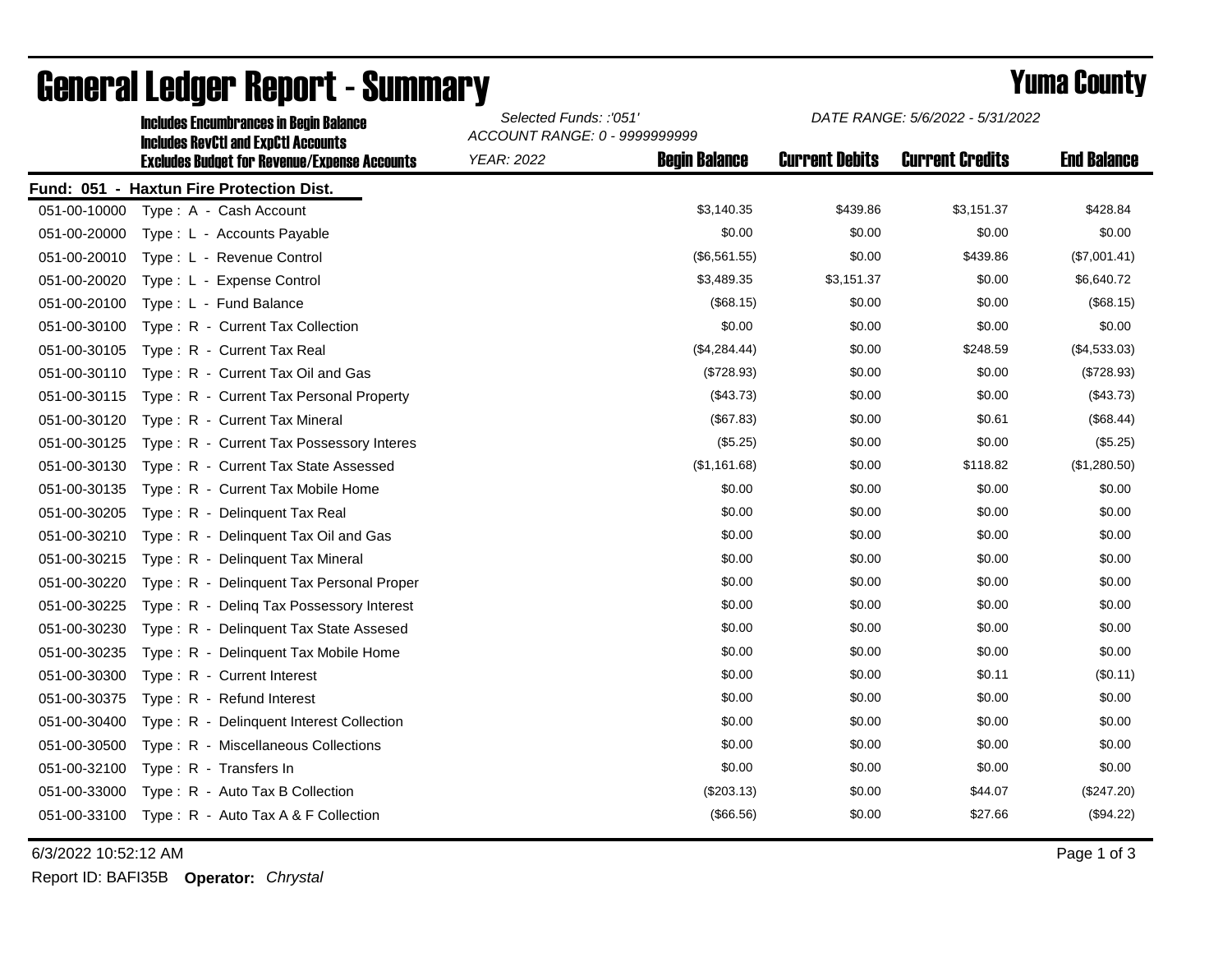|                                          | <b>Includes Encumbrances in Begin Balance</b><br><b>Includes RevCtI and ExpCtI Accounts</b> | Selected Funds: :'051'<br>ACCOUNT RANGE: 0 - 9999999999 |            | DATE RANGE: 5/6/2022 - 5/31/2022 |                      |                       |                                  |                    |
|------------------------------------------|---------------------------------------------------------------------------------------------|---------------------------------------------------------|------------|----------------------------------|----------------------|-----------------------|----------------------------------|--------------------|
|                                          |                                                                                             | <b>Excludes Budget for Revenue/Expense Accounts</b>     | YEAR: 2022 |                                  | <b>Begin Balance</b> | <b>Current Debits</b> | <b>Current Credits</b>           | <b>End Balance</b> |
| Fund: 051 - Haxtun Fire Protection Dist. |                                                                                             |                                                         |            |                                  |                      |                       |                                  |                    |
| 051-00-49100                             |                                                                                             | Type: X - Treasurer Fees                                |            |                                  | \$188.75             | \$11.02               | \$0.00                           | \$199.77           |
| 051-00-49401                             |                                                                                             | Type: X - Transfer Out                                  |            |                                  | \$0.00               | \$0.00                | \$0.00                           | \$0.00             |
| 051-00-49500                             |                                                                                             | Type: X - Checks Written / ACH Transfer                 |            |                                  | \$3,300.60           | \$3.140.35            | \$0.00                           | \$6,440.95         |
|                                          |                                                                                             | Fund: 051 - Haxtun Fire Protection Dist.                |            | Totals :                         | (\$3,072.20)         | \$6.742.60            | \$4,031.09                       | (\$360.69)         |
|                                          |                                                                                             | <b>Total Fund Revenues:</b>                             | \$439.86   | <b>Total Fund Expenses:</b>      |                      | \$3,151.37            | <b>Net Revenue Over Expense:</b> | (\$2,711.51)       |

## General Ledger Report - Summary **Example 2018** Yuma County